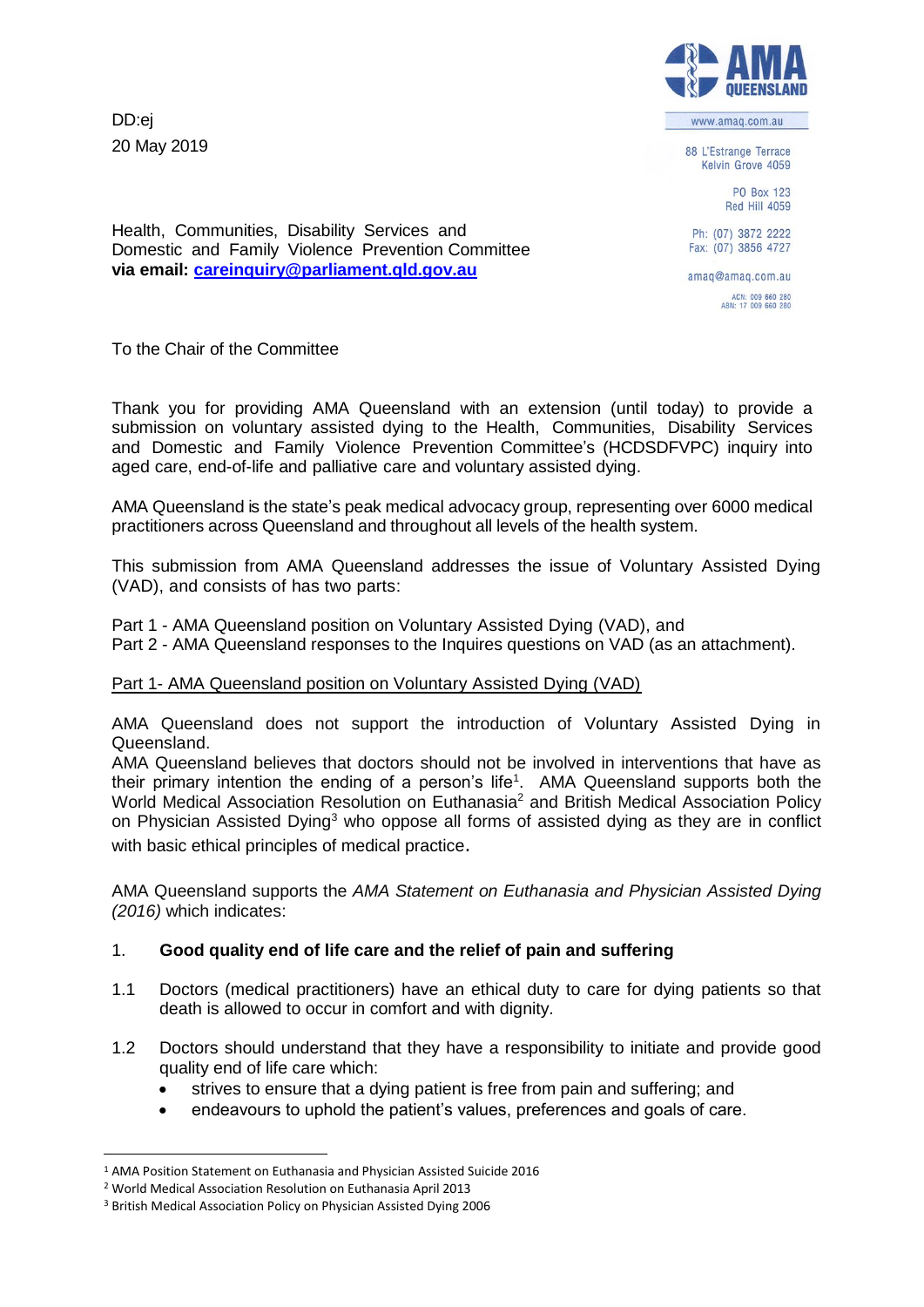- 1.3 For most patients at the end of life, pain and other causes of suffering can be alleviated through the provision of good quality end of life care, including palliative care that focuses on symptom relief, the prevention of suffering and improvement of quality of life. There are some instances where it is difficult to achieve satisfactory relief of suffering.
- 1.4 All dying patients have the right to receive relief from pain and suffering, even where this may shorten their life.
- 1.5 Access to timely, good quality end of life and palliative care can vary throughout Australia. As a society, we must ensure that no individual requests euthanasia or physician assisted suicide simply because they are unable to access this care.2
- 1.6 As a matter of the highest priority, governments should strive to improve end of life care for all Australians through:
	- the adequate resourcing of palliative care services and advance care planning;
	- the development of clear and nationally consistent legislation protecting doctors in providing good end of life care; and
	- increased development of, and adequate resourcing of, enhanced palliative care services, supporting general practitioners, other specialists, nursing staff and carers in providing end of life care to patients across Australia.

## 2. **Patient requests for euthanasia and physician assisted suicide**

2.1. A patient's request to deliberately hasten their death by providing either euthanasia or physician assisted suicide should be fully explored by their doctor. Such a request may be associated with conditions such as depression or other mental disorders, dementia, reduced decision-making capacity and/or poorly controlled clinical symptoms.

Understanding and addressing the reasons for such a The AMA supports nationally consistent legislation which holds that a doctor responsible for the treatment or care of a patient in the final phase of a terminal illness, or a person participating in the treatment or care of the patient under a medical practitioner's supervision, incurs no civil or criminal liability by administering or prescribing medical treatment with the intention of relieving pain or distress:

- a) with the consent of the patient or the patient's representative; and
- b) in good faith and without negligence; and
- c) in accordance with the proper professional standards; even though an incidental effect of the treatment may be to hasten the death of the patient.

A doctor responsible for the treatment or care of a patient in the final phase of a terminal illness, or a person participating in the treatment or care of the patient under the doctor's supervision, is under no duty to use, or to continue to use, life sustaining measures which are of no medical benefit in treating the patient if the effect of doing so would be merely to prolong life.

Euthanasia is the act of deliberately ending the life of a patient for the purpose of ending intolerable pain and/or suffering. Physician assisted suicide is where the assistance of the doctor is intentionally directed at enabling an individual to end his or her own life. request will allow the doctor to adjust the patient's clinical management accordingly or seek specialist assistance.

2.2 If a doctor acts in accordance with good medical practice, the following forms of management at the end of life do not constitute euthanasia or physician assisted suicide: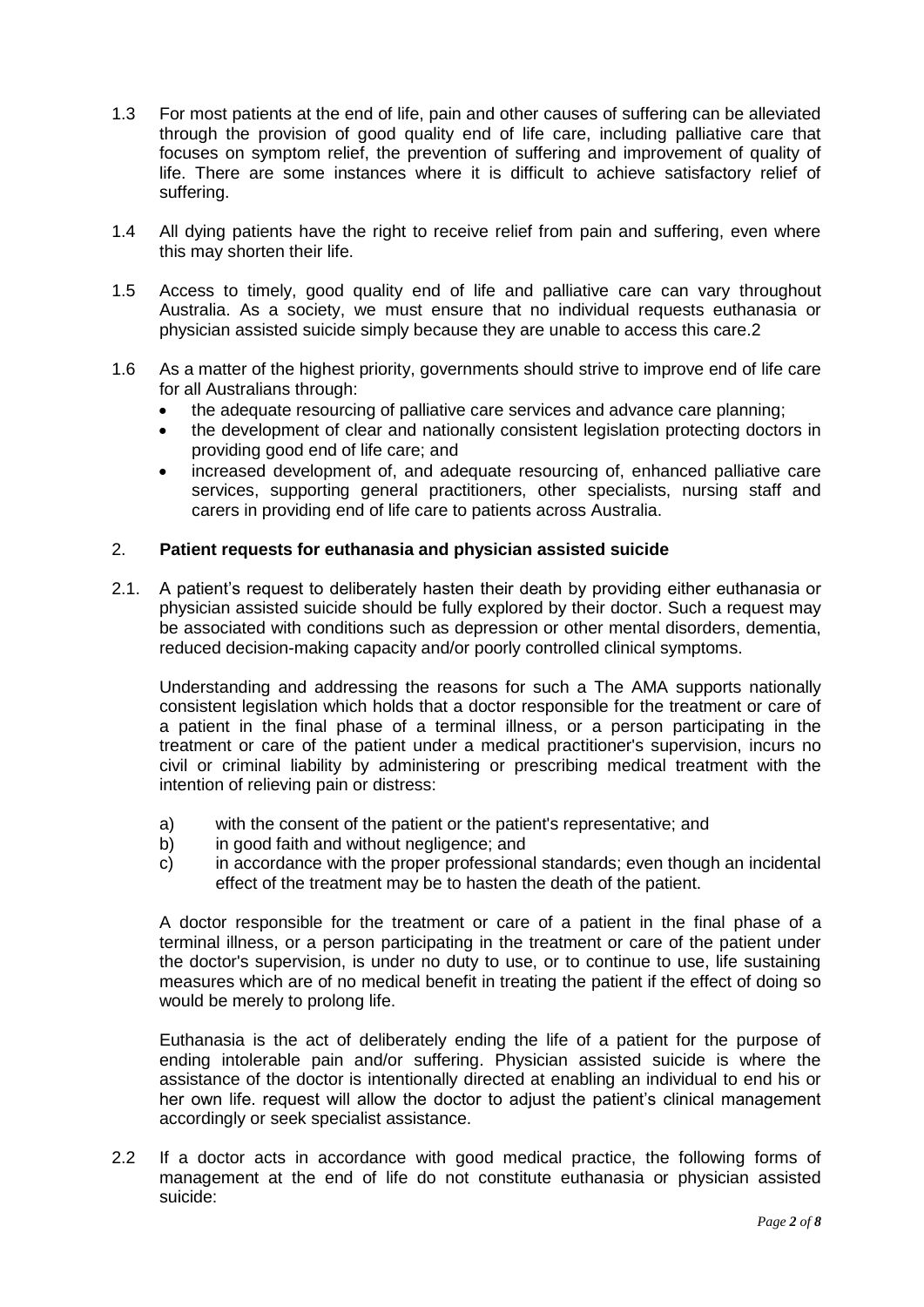- not initiating life-prolonging measures;
- not continuing life-prolonging measures; or
- the administration of treatment or other action intended to relieve symptoms which may have a secondary consequence of hastening death.

# 3. **AMA position on euthanasia and physician assisted suicide**

- 3.1 The AMA believes that doctors should not be involved in interventions that have as their primary intention the ending of a person's life. This does not include the discontinuation of treatments that are of no medical benefit to a dying patient.
- 3.2 The AMA recognises there are divergent views within the medical profession and the broader community in relation to euthanasia and physician assisted suicide.
- 3.3 The AMA acknowledges that laws in relation to euthanasia and physician assisted suicide are ultimately a matter for society and government.
- 3.4 If governments decide that laws should be changed to allow for the practice of euthanasia and/or physician assisted suicide, the medical profession must be involved in the development of relevant legislation, regulations and guidelines which protect:
	- all doctors acting within the law;
	- vulnerable patients such as those who may be coerced or be susceptible to undue influence, or those who may consider themselves to be a burden to their families, carers or society;
	- patients and doctors who do not want to participate; and
	- the functioning of the health system as a whole.
- 3.5 Any change to the laws in relation to euthanasia and/or physician assisted suicide must never compromise the provision and resourcing of end of life care and palliative care services.
- 3.6 Doctors are advised to always act within the law to help their patients achieve a dignified and comfortable death.

AMA Queensland also supports the *AMA Statement on Conscientious Objection (2019)*<sup>4</sup> which states that.

# **1. Preamble**

 $\overline{a}$ 

- 1.1 Doctors (medical practitioners) are entitled to have their own personal beliefs and values as are all members of the community.
- 1.2 A conscientious objection occurs when a doctor, as a result of a conflict with his or her own personal beliefs or values, refuses to provide, or participate in, a legal, legitimate treatment or procedure which would be deemed medically appropriate in the circumstances under professional standards.
- 1.3 A conscientious objection is based on sincerely-held beliefs and moral concerns, not self-interest or discrimination.
- 1.4 It is acceptable for a doctor to refuse to provide or to participate in certain medical treatments or procedures based on a conscientious objection.
- 1.5 A doctor's refusal to provide, or participate in, a treatment or procedure based on a

<sup>4</sup> AMA Statement on Conscientious Objection 2019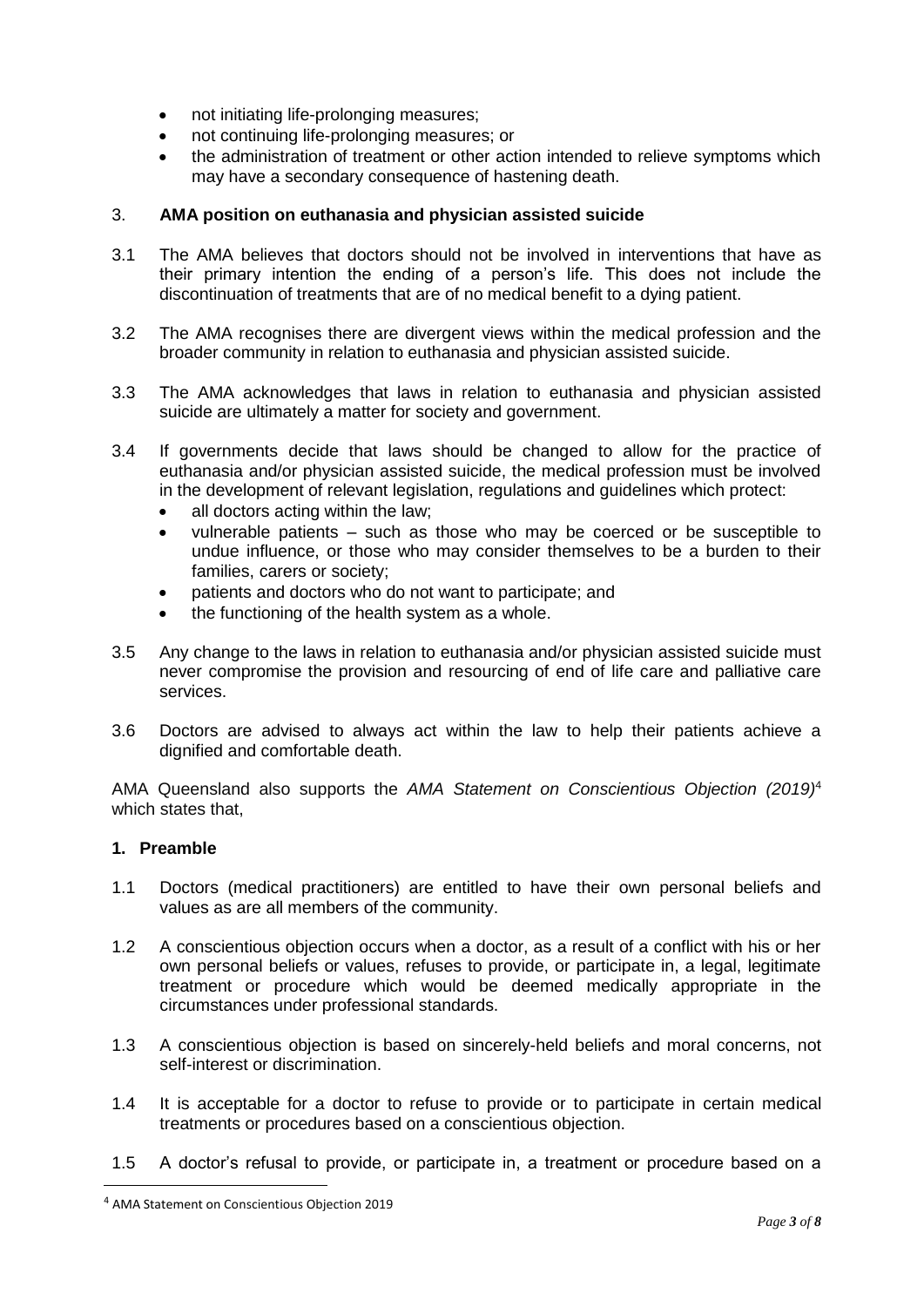conscientious objection directly affects patients. Doctors have an ethical obligation to minimise disruption to patient care and must never use a conscientious objection to intentionally impede patients' access to care.

- 1.6 Doctors should be aware of relevant legislation regarding their rights and obligations if refusing to provide or participate in treatments or procedures to which they conscientiously object. If unsure, doctors should consult with their medical defence organisation and/or State or Territory AMA office for appropriate legal advice.
- 1.7 Doctors with conscientious objections should not be treated unfairly or discriminated against.
- 1.8 A refusal by a doctor to provide, or participate in, a treatment or procedure for legitimate medical or legal reasons, does not constitute a conscientious objection. For example, where a patient requests a treatment or procedure that is of no medical benefit, outside the doctor's skills or scope of practice, illegal or where the doctor believes the patient has impaired decision-making capacity.

## **2. Patient care**

- 2.1 A doctor should always provide medically appropriate treatment in an emergency situation, even if that treatment conflicts with their personal beliefs and values.
- 2.2 A doctor who invokes a conscientious objection to providing, or participating, in specific treatments or procedures should make every effort in a timely manner to minimise the disruption in the delivery of health care 47 and ensuing burden on colleagues and other health care professionals.
- 2.3 A doctor with a conscientious objection, should:
	- inform the patient of their objection, preferably in advance or as soon as practicable;
	- inform the patient that they have the right to see another doctor and ensure the patient has sufficient information to enable them to exercise that right;
	- take whatever steps are necessary to ensure the patient's access to care is not impeded;
	- continue to treat the patient with dignity and respect, even if the doctor objects to the treatment or procedure the patient is seeking;
	- continue to provide other care to the patient, if they wish;
	- refrain from expressing their own personal beliefs to the patient in a way that may cause them distress;
	- inform their employer, or prospective employer, of their conscientious objection and discuss with their employer how they can practice in accordance with their beliefs without compromising patient care or placing a burden on their colleagues.
- 2.4 The impact of a delay in treatment, and whether it might constitute a significant impediment, should be considered by a doctor if they conscientiously object, and is determined by the clinical context, and the urgency of the specific treatment or procedure. For example, termination of pregnancy services is time critical whereas other services require less urgency (such as IVF services).

#### **3. Institutional conscientious objection**

3.1. Some health care facilities may not provide certain services due to institutional conscientious objection (for example, some institutions with religious affiliations will not provide termination of pregnancy, sterilisation or IVF services). In such cases, an institution should inform the public of their conscientious objection and what services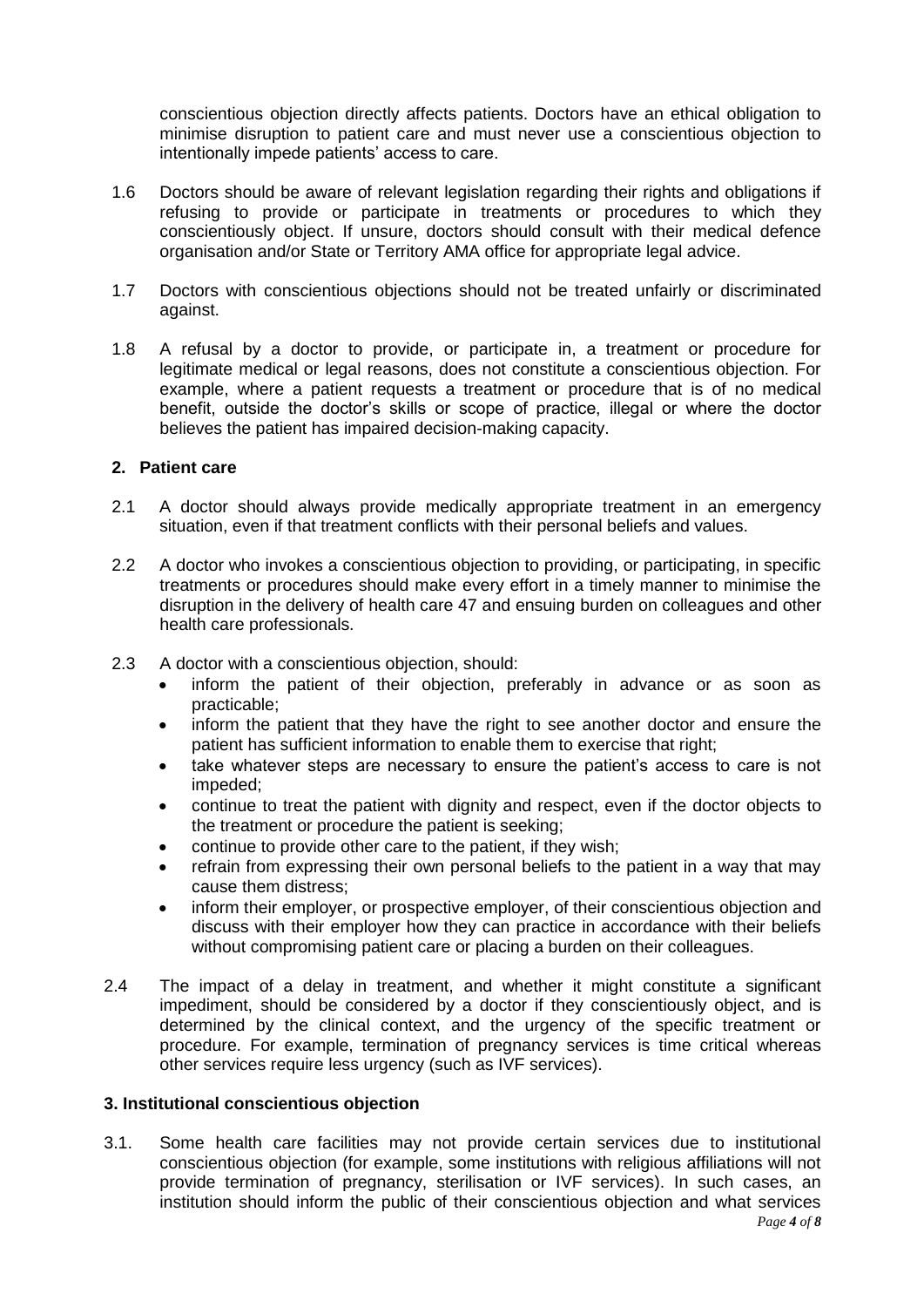they will not provide so that potential patients seeking those services can obtain care elsewhere (for example, this information could be highlighted on the institution's website, patient brochures and on posters clearly visible at the front of the facility).

3.2 At times, a patient admitted to an institution may request a treatment or procedure that the institution does not provide due to conscientious objection. For example, a hospice patient may request access to a voluntary assisted dying service (in a jurisdiction where this is legal) but the facility does not provide such a service due to conscientious objection. In these cases, doctors should be allowed to refer patients seeking such a service to another doctor outside the facility.

AMA Queensland recommends that if the Queensland government decides to proceed with the development of legislation regarding Voluntary Assisted Dying, then the medical profession must be involved in the development of relevant legislation, regulations and guidelines which protect:

- all doctors acting within the law;
- vulnerable patients such as those who may be coerced or be susceptible to undue influence, or those who may consider themselves to be a burden to their families, carers or society; patients and doctors who do not want to participate; and
- the functioning of the health system as a whole.

Please find attached AMA Queensland responses to the Inquires questions on VAD (**attachment 1**).

In summary, AMA Queensland's Council supports the AMA position statement on Euthanasia and Physician Assisted Dying (2016) as well as the AMA position statement on Conscientious Objection (2019). However, it is imperative that AMA Queensland is fully consulted if the Government intends to proceed to legislation following the findings of the Parliamentary Committee.

Yours sincerely

Dr Dilip Dhupelia **President Australian Medical Association Queensland**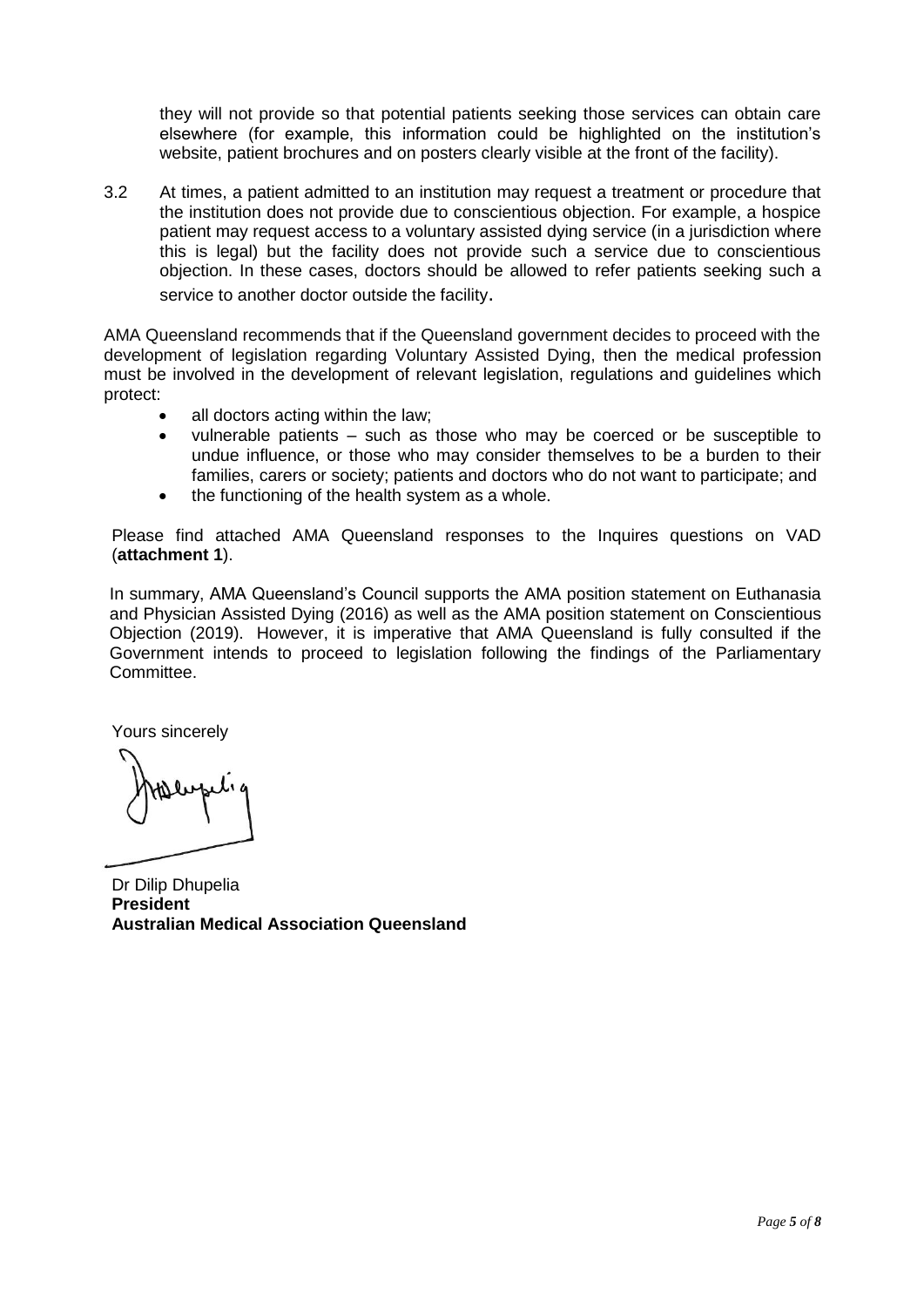# **Q25. Should voluntary assisted dying (VAD) be allowed in Queensland? Why/why not?**

The AMA believes that doctors should not be involved in interventions that have as their primary intention the ending of a person's life<sup>5</sup> .

The AMA also recognises there are divergent views within the medical profession – and some of our members are supportive of voluntary assisted dying, and may choose to be involved in these processes. Should the Queensland Parliament approve legislation for voluntary assisted dying legislation in Queensland, then conscientious objections provisions must be included in the legislation to ensure that no doctor (or other health practitioner) will ever be forced to be involved in Voluntary Assisted Dying if they do not wish to be.

AMA Queensland recommends that should VAD become legal in Queensland, should never be at the expense of end of life care and palliative care. AMA Queensland strongly advocates that voluntary assisted dying cannot be discussed without drawing attention to the need for significant funding to be directed towards palliative care services and our chronically neglected mental health services. AMA Queensland calls on the Queensland Parliament to acknowledge, that palliative care and mental health services in this state are under-resourced particularly in regional and rural Queensland.

Should VAD become legal in Queensland, doctors should always be involved in developing legislation, regulations and guidelines. It will be essential to protect doctors and patients who do not want to participate as well as those who do wish to participate.

While endeavouring to prolong life, doctors also have a duty of care to ensure no patient endures avoidable suffering (acknowledging this is an entirely subjective matter). AMA Code of Ethics recognises the rights of severely and terminally ill patients to receive pain relief, even if it might hasten death (Doctrine of Double Effect).

Regardless of the legislative status of euthanasia and physician assisted suicide, doctors will never abandon their patients.

## **Q26. How should VAD be defined in Queensland? What should the definition include or exclude?**

AMA Queensland believes the definition of VAD should be guided by legal and medical experts.

**Q27 to Q36. –** no response from AMA Queensland

# **Q37. Should medical practitioners be allowed to hold a conscientious objection against VAD? If so, why? If not, why not?**

AMA Queensland supports the AMA Position Statement on Conscientious Objection 2019<sup>6</sup>.

1. Preamble

 $\overline{a}$ 

- 1.1 Doctors (medical practitioners) are entitled to have their own personal beliefs and values as are all members of the community.
- 1.2 A conscientious objection occurs when a doctor, as a result of a conflict with his or her own personal beliefs or values, refuses to provide, or participate in, a legal, legitimate

<sup>5</sup> AMA Position Statement on Euthanasia and Physician Assisted Suicide 2016

<sup>6</sup> AMA Position Statement on Conscientious Objection 2019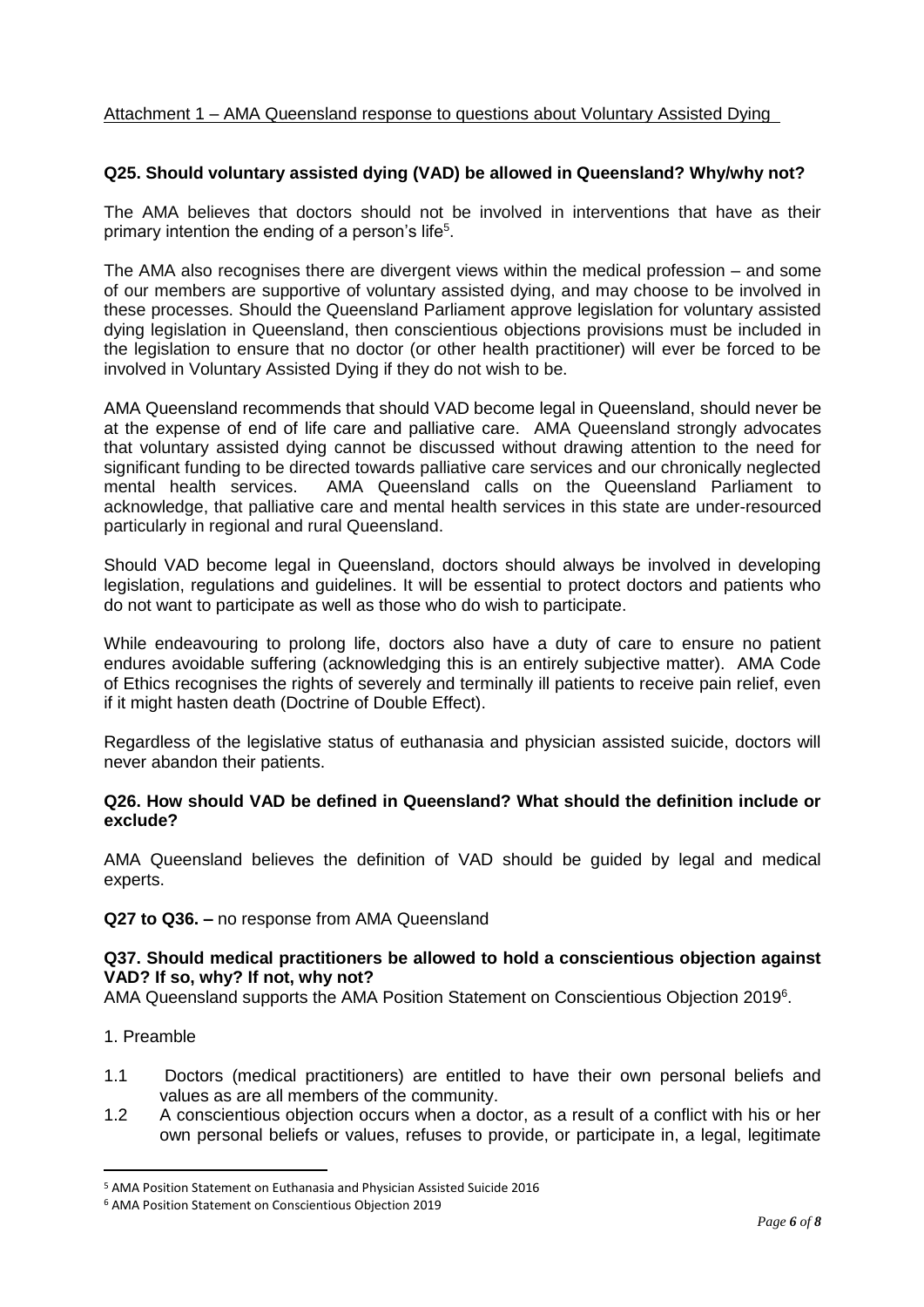treatment or procedure which would be deemed medically appropriate in the circumstances under professional standards.

- 1.3 A conscientious objection is based on sincerely-held beliefs and moral concerns, not self-interest or discrimination.
- 1.4 It is acceptable for a doctor to refuse to provide or to participate in certain medical treatments or procedures based on a conscientious objection.
- 1.5 A doctor's refusal to provide, or participate in, a treatment or procedure based on a conscientious objection directly affects patients. Doctors have an ethical obligation to minimise disruption to patient care and must never use a conscientious objection to intentionally impede patients' access to care.
- 1.6 Doctors should be aware of relevant legislation regarding their rights and obligations if refusing to provide or participate in treatments or procedures to which they conscientiously object. If unsure, doctors should consult with their medical defence organisation and/or State or Territory AMA office for appropriate legal advice.
- 1.7 Doctors with conscientious objections should not be treated unfairly or discriminated against.
- 1.8 A refusal by a doctor to provide, or participate in, a treatment or procedure for legitimate medical or legal reasons, does not constitute a conscientious objection. For example, where a patient requests a treatment or procedure that is of no medical benefit, outside the doctor's skills or scope of practice, illegal or where the doctor believes the patient has impaired decision-making capacity.

## 2. Patient care

- 2.1 A doctor should always provide medically appropriate treatment in an emergency situation, even if that treatment conflicts with their personal beliefs and values.
- 2.2 A doctor who invokes a conscientious objection to providing, or participating, in specific treatments or procedures should make every effort in a timely manner to minimise the disruption in the delivery of health care 47 and ensuing burden on colleagues and other health care professionals.
- 2.3 A doctor with a conscientious objection, should:
	- inform the patient of their objection, preferably in advance or as soon as practicable;
	- inform the patient that they have the right to see another doctor and ensure the patient has sufficient information to enable them to exercise that right;
	- take whatever steps are necessary to ensure the patient's access to care is not impeded;
	- continue to treat the patient with dignity and respect, even if the doctor objects to the treatment or procedure the patient is seeking;
	- continue to provide other care to the patient, if they wish;
	- refrain from expressing their own personal beliefs to the patient in a way that may cause them distress;
	- inform their employer, or prospective employer, of their conscientious objection and discuss with their employer how they can practice in accordance with their beliefs without compromising patient care or placing a burden on their colleagues.
- 2.4 The impact of a delay in treatment, and whether it might constitute a significant impediment, should be considered by a doctor if they conscientiously object, and is determined by the clinical context, and the urgency of the specific treatment or procedure. For example, termination of pregnancy services is time critical whereas other services require less urgency (such as IVF services).
- 3. Institutional conscientious objection
- 3.1. Some health care facilities may not provide certain services due to institutional conscientious objection (for example, some institutions with religious affiliations will not